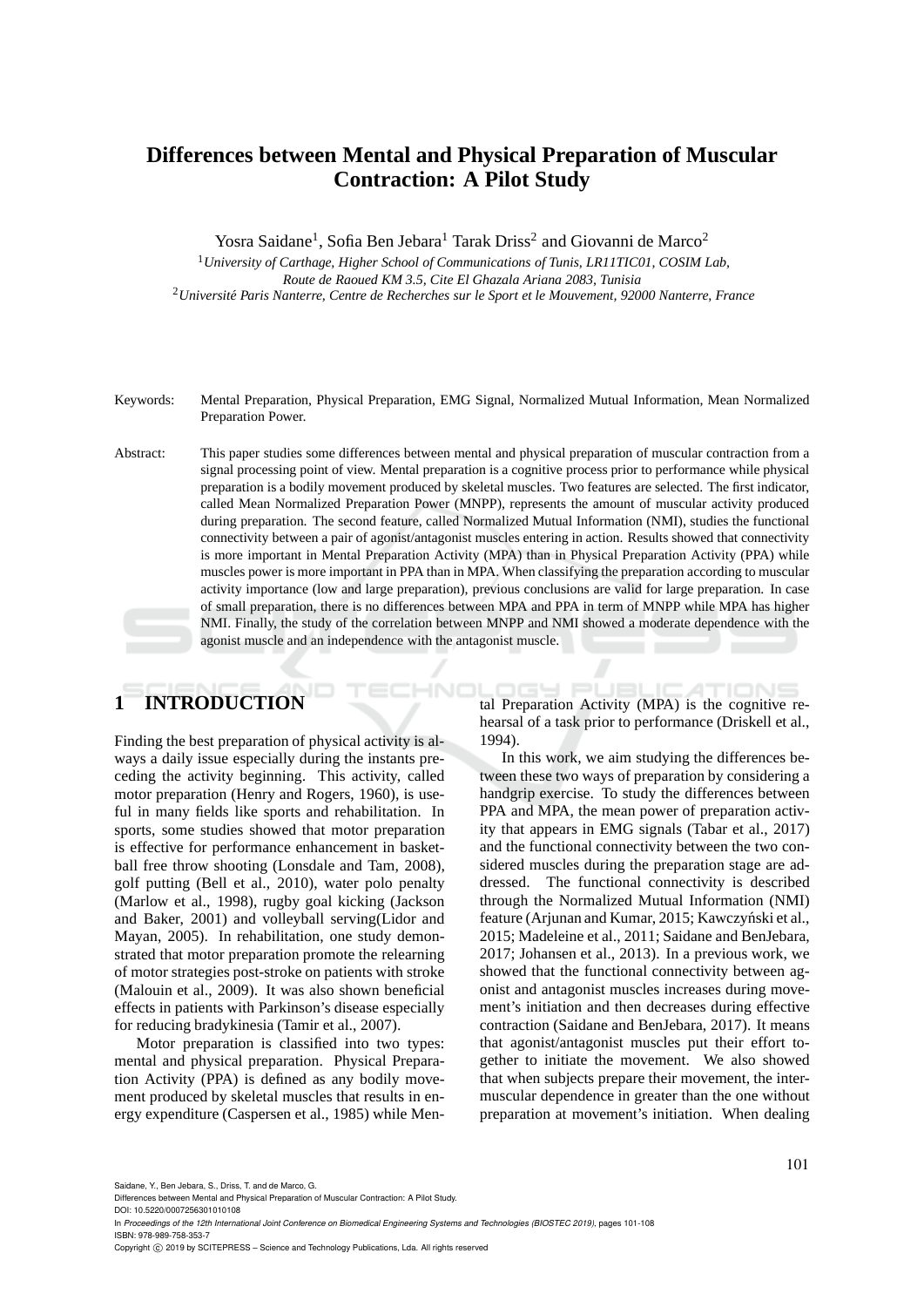with preparation power in muscles, we showed in previous work (Saidane and BenJebara, 2016) that preparation occurs in both cases of presence and absence of warning of preparation. When it exists, it is higher when a warning of preparation is given.

In order to enrich previous works, we aim in this work to study the differences between mental and physical preparation. To do it, MPA and PPA are first defined and their percentages of occurence along the experience are announced (section 2). Then, section 3 (resp. 4) analyzes the differences between mental and physical preparation in terms of quantity of preparation expressed using the feature Mean Normalized Preparation Power MNPP (resp. inter-muscular dependence described by Normalized Mutual Information). Section 5 is devoted to the classification of preparation stage into low/large preparation in order to refine the analysis of the differences between MPA and PPA. Finally, the correlation between the two features is given and some concluding remarks are drawn.

### **2 MATERIALS AND METHODS**

4 women and 8 men volunteers recruited for this purpose are young people (aged  $25.1 \pm 5.9$  years). They were healthy and had no known neurological or neuromuscular disorders at the time of the study and did not take any medication interfering with central nervous system and muscles. Each volunteer executed 15 contractions (5 in self-initiated tasks and 10 in externally-triggered tasks). Hence, a total amount of 180 contractions are studied. In externally-triggered task,tThey were asked to mentally prepare the action during 6.6 seconds and execute the exercice (squeezing a handgrip) during 4.4 seconds, and afterwards rest during 44 seconds. The mental preparation is simulated by a preparation warning (verbal instruction). During this period, they had to firmly motivate themselves and to strongly concentrate on the movement that they had to execute. In self-initiated task, they were also asked to do the same handgrip exercice without mental preparation. Two muscles are considered: the Flexor Digitorum Superficialis (FDS) is the agonist muscle while the Extensor Digitorum Communis (EDC) is the antagonist muscle.

Electromyographic signals were digitized and recorded on a personal computer placed in the control room and equipped with an MP 150 data acquisition system (Biopac MP150, System Inc., Santa Barbara, CA). The system software AcqKnowledge(Version 4.2) was configured to display the EMG signals. Surface EMG signals were recorded using a sampling

rate of 1000 Hz during the handgrip preparation and contraction periods from the FDS and EDC muscles of the right arm. The overlying skin was shaved and rubbed with an alcohol wipes to remove dead cells, dirt or skin oils. Bipolar electrodes (ADD208, 8-mm recording diameter) were firmly attached on skin surface overlying each of the two muscles. The muscles were identified by palpating the skin when subjects flexed and extended the fingers. A reference electrode was placed on the skin overlying the lateral epicondyle near the elbow joint of the right arm. The electrode wires were effectively shielded by multiple layers of shielding and connected to the amplifiers (EMG 100C). EMG signal was amplified (gain range at 2000).

Simultaneously with EMG, the force was measured by a pressure captor (hand dynamometer TSD121B-MRI).

# **3 MENTAL VERSUS PHYSICAL PREPARATION**

#### **3.1 Definition**

In order to define MPA and PPA from a signal processing point of view, let's illustrate the FDS muscular activity during the contraction and the time interval preceding it (see Fig. 1). The first case (a) illustrates the absence of preparation and the two others concern the presence of preparation. One can notice a small activity preceding the movement that we qualify as preparatory activity (it was checked and verified that it does not correspond to any kind of noise, interference or crosstalk). Two types of preparation are differentiated. In the first one (Fig. 1.b), the force signal which is acquired simultaneously is equal to zero during preparation. It means that the subject did not apply an action on the grip. We called this activity: controlled or Mental Preparation Activity (MPA). In the second case (Fig. 1.c), the force is different from zero during preparation. It means that the subject unintentionally exerted a pressure on the grip. It is called involuntary or Physical Preparation Activity (PPA).

#### **3.2 Preparation Stage in Numbers**

To have an idea on when and how much MPA and PPA occurs, the contractions are firstly categorized into two main classes: preparation presence (denoted Yes) and preparation absence (denoted No). Next and in parallel, two kinds of sub-classes are identified: self-initiated/externally-triggered and MPA/PPA (see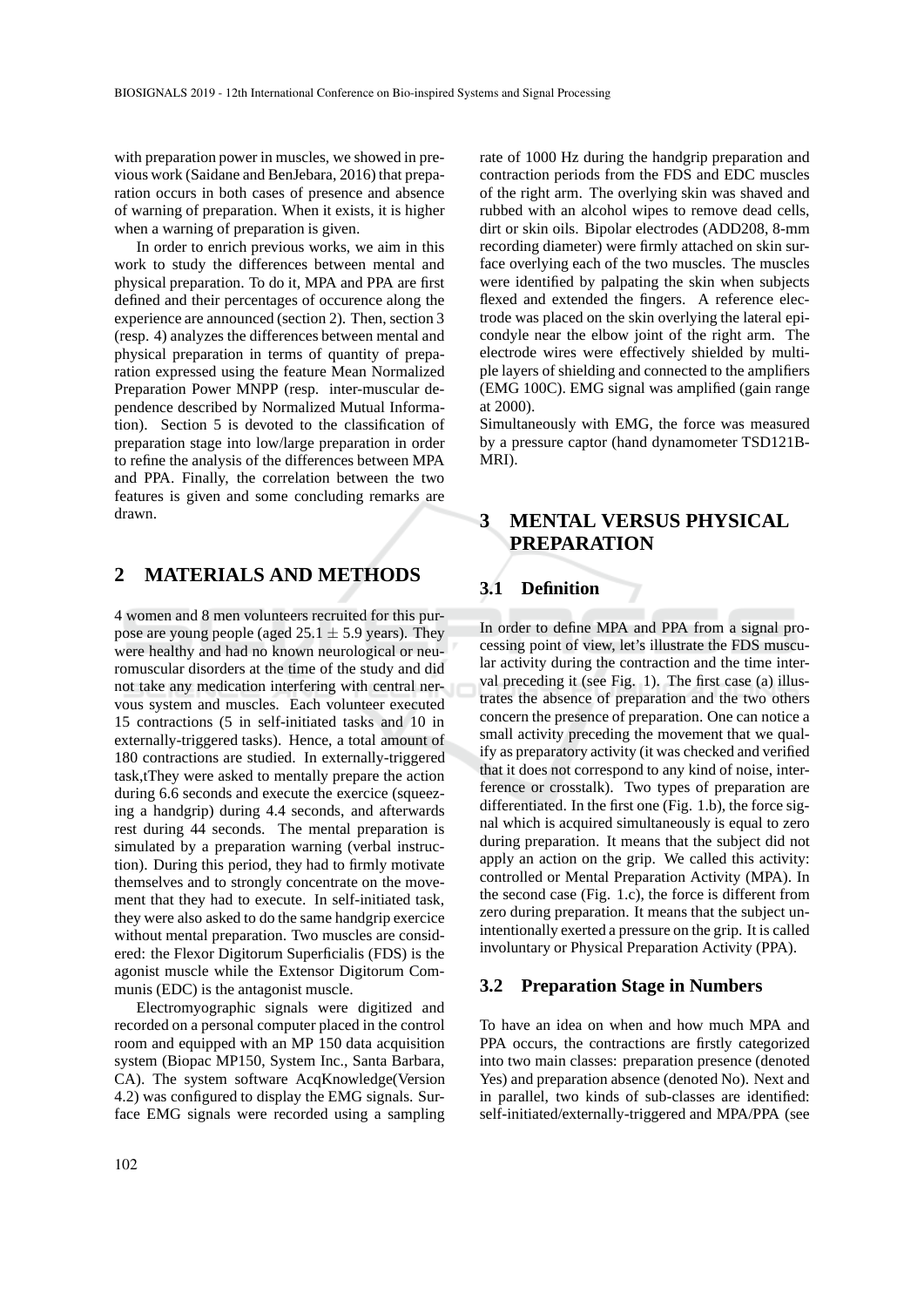

Figure 1: Temporal evolution of EMG and force signals. (a): without preparation, (b): with mental preparation and (c): with physical preparation.

Fig. 2). The first one depends on the use or not of preparation warning to simulate preparation while the second one looks if a muscular preparation occurs or not.



Figure 2: Preparation arboresence.

Tab. 1 resumes the frequency of occurence of the two main classes (with and without preparation) and the frequency of occurence of the sub-classes. Note that each muscle (FDS and EDC) is firstly studied alone and next both muscles are considered together (denoted FDS/EDC). In the last case, both muscles prepare at the same time while the other cases consider each muscle separately without regard to the

other (if it prepares or not). One can notice that participants prepare the activity in 70.7% of cases for FDS muscle and 67.85% for EDC muscle. When dealing with preparation mode, one can notice that the percentage of preparation is more important in externally-triggered than in self-initiated for FDS, EDC and FDS/EDC muscles in case of with preparation. When dealing with preparation type, one can notice that the preparation percentage is higher in PPA than MPA when a preparation activity occurs (with). However, we found the opposite result in without preparation case. It confirms that PPA is related to physical preparation while MPA can be considered as a mental preparation. Moreover, results showed that the all percentage are slightly more important for FDS than EDC muscle in the case of "with" preparation. It can be explained by the fact that FDS is the agonist muscle responsible for of handgrip exercise.

Table 1: Preparation percentages for FDS, EDC and FDS/EDC muscles.

| Preparation |            | <b>FDS</b> | <b>EDC</b> | <b>FDS/EDC</b> |
|-------------|------------|------------|------------|----------------|
| Yes $(\% )$ | Overall    | 70.7       | 67.85      | 58.57          |
|             |            |            |            |                |
|             | Externally | 54.28      | 48.57      | 43.57          |
|             | triggered  |            |            |                |
|             | initiated  |            |            |                |
|             | Self       | 16.42      | 19.28      | 15             |
|             |            |            |            |                |
|             | <b>MPA</b> | 31.42      | 28.57      | 20.71          |
|             | <b>PPA</b> | 39.28      | 38.57      | 37.85          |
| No(%)       | Overall    | 29.28      | 32.13      | 19.99          |
|             |            |            |            |                |
|             | Externally | 20         | 25.71      | 15.71          |
|             | triggered  |            |            |                |
|             | Self       | 9.28       | 6.42       | 4.28           |
|             | initiated  |            |            |                |
|             |            |            |            |                |
|             | <b>MPA</b> | 27.14      | 30         | 18.57          |
|             | <b>PPA</b> | 2.14       | 2.8        | 1.42           |

# **4 POWER PREPARATION DURING MPA AND PPA**

The objective of this section is to analyze the power during MPA and PPA. The feature characterizing the power is called Mean Normalized Preparation Power (MNPP). It represents the mean of normalized Root Mean Square (RMS). This latter is normalized to 80% of maximal voluntary contraction. In fact, above this level, it was proven that the EMG signal and the force are exceptionally unstable and cannot provide a suitable reference point (De Luca, 1997). We recall that the RMS is a smoothed version of EMG signal during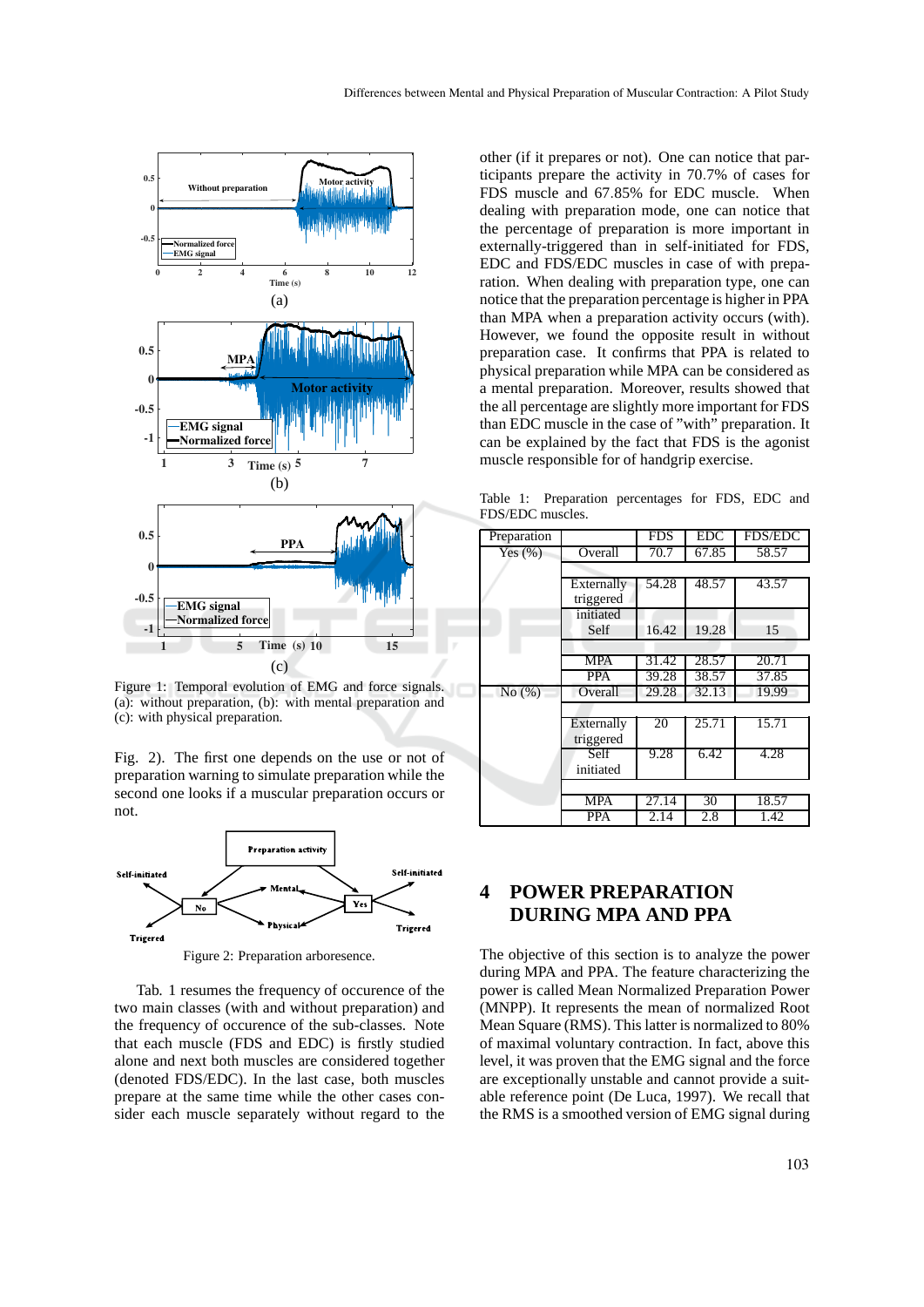preparation activity. It is obtained as follows:

$$
RMS(n) = \sqrt{\frac{1}{N+1} \sum_{k=-N/2}^{N/2} x^2(n+k)},
$$
 (1)

where  $N$  is the window length. Its duration is chosen equal to 512 (the equivalent duration is 512 ms since the sampling frequency is 1 kHz).  $x(n)$  is the EMG signal.



Figure 3: MNPP and the relevant instants illustation on RMS signal.

Fig. 3 illustrates the RMS of an example of preparation activity. MNPP is the mean of the hashed region which appears between the preparation onset and the preparation offset. These instants are detected automatically according to the method described in (Ben Jebara, 2015). This graph is enriched with two other instants: the preparation warning instant at which the subject receives the warning instruction in case of externally-triggered and the motor onset is the instant of movement initiation.

Fig. 4 shows the MNPP boxplots during MPA and PPA for FDS and EDC muscles. One can notice that MNPP is more important in PPA than in MPA for both muscles. One way ANalysis Of VAriance (ANOVA) gives a significant difference between the two modes: *P value*=0.003 in case of FDS muscle and *P value*<0.001 in case of EDC muscle. These results can be explained by the fact that in physical preparation, MNPP is higher because subjects exerced a mechanical reponse (non null force) while the force is null in MPA.

# **5 FUNCTIONAL CONNECTIVITY BETWEEN FDS AND EDC MUSCLES**

To study the functional connectivity between FDS and EDC muscles, we used the Normalized Mutual Information (NMI)(Arjunan and Kumar, 2015; Kawczyński et al., 2015; Madeleine et al., 2011; Saidane and BenJebara, 2017; Johansen et al., 2013).



Figure 4: MNPP boxplots for FDS muscle (a), EDC muscle (b).

It is calculated during preparation activity starting from preparation onset to preparation offset instant. It is based on the entropy  $H$  which measures the uncertainty about an event given probability distribution. It is written as follows:

$$
H(X) = -\sum_{i} P_X(x_i) \log(P_X(x_i)), \qquad (2)
$$

where  $P_X(x_i)$  is the probability of the *i*<sup>th</sup> outcome of a random variable X. Here, it is an EMG signal observation.

Mutual Information (MI) detects the dependence of FDS and EDC signals. It is defined as follows:

$$
MI_{X,Y} = \sum_{ij} P_{X,Y}(x_i, y_j) log(\frac{P_{X,Y}(x_i, y_j)}{P_X(x_i) P_Y(y_j)}),
$$
 (3)

where  $P_{X,Y}(x_i, y_j)$  is their joint probability density. The NMI is used to study the functional connectivity between muscles. It is defined as follows:

$$
NMI = \frac{MI_{X,Y}}{min(H(X), H(Y))},
$$
\n(4)

where *min* denotes the minimum of quantities.

Fig. 5 illustrates NMI boxplots during MPA and PPA. From this figure, one can notice that NMI values are more important in MPA than in PPA. Statistical results (ANOVA) show a significant difference between MPA and PPA (*P value*=0.003). The fact that NMI is higher in MPA than in PPA means that the intermuscular dependence is more important between the flexor/extensor muscles during mental preparation. This result can be explained by the fact that motor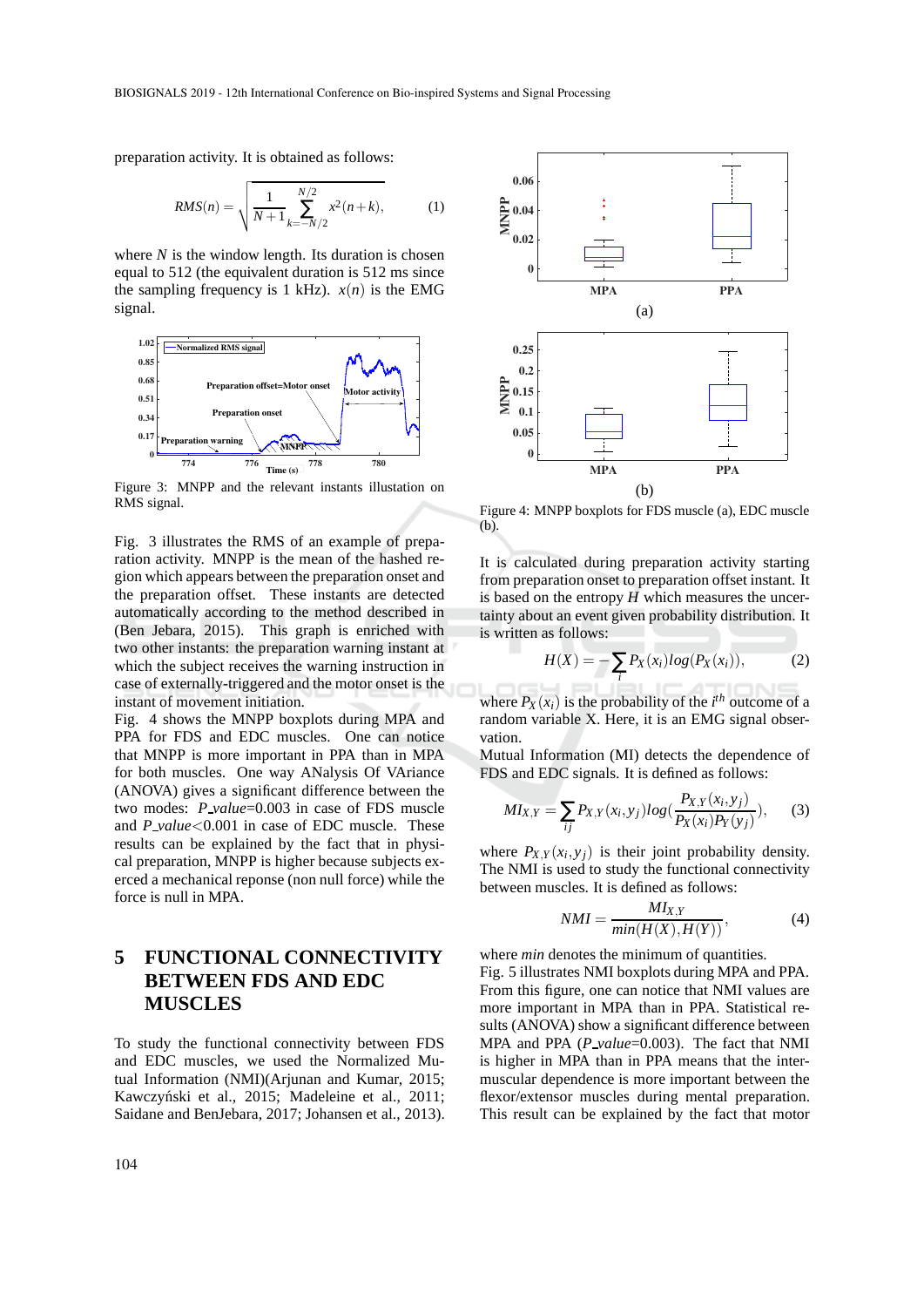units are more activated during PPA than MPA because the force is non null and there is a mechanical response in PPA. So, the connectivity does not need to be higher to initiate the action. This result joins another study which demonstrates that the reduction of number of recruited motor units increases the dependency of functional connectivity between the remaining motor units(Arjunan and Kumar, 2015).



Figure 5: NMI boxplots during MPA and PPA.

# **6 POWER AND NMI ANALYSIS ACCORDING TO LOW AND LARGE PREPARATION**

The objective of this section is to study MNPP and NMI differences between MPA and PPA according to preparation importance and the correlation between them.

#### **6.1 Classification Process**

In a previous work (Saidane and BenJebara, 2016), we found that preparation duration is a pertinent feature to characterize the motor preparation. In this study, we used preparation duration and MNPP features in order to classify the muscular activity during preparation phase according to the quantity of preparation produced. More precisely, we divide preparation activity into low and large preparation. Low preparation has a short duration and a weak power while large preparation is the opposite case.

Supervised classification is used to define low and large preparation for FDS and EDC muscle separately. Tab. 2 shows the repartition of preparation percentage according to low and large preparation for each muscle. For FDS muscle, one can notice that, in PPA type, the percentage of large preparation represents 83.01% of total preparation. In MPA type, low preparation presents 72.41% of total preparation. It is explained by the fact that mental preparation without pressure on the handgrip leads to low muscular activity. However, in physical preparation, exerting a pressure on the hand leads to a relatively high muscular activity.

Dealing with EDC muscle, results are equivalent to those of FDS muscle. The difference is that the percentage of preparation is slightly higher for FDS than EDC muscle.

Table 2: Low/large preparation percentage for FDS and EDC muscles.

|            | MPA    |        | <b>PPA</b> |        |
|------------|--------|--------|------------|--------|
|            | Low    | Large  | Low        | Large  |
| <b>FDS</b> | 72.41% | 27.59% | 16.99%     | 83.01% |
| EDC        | 62.06% | 37.94% | 22.65%     | 77.35% |

## **6.2 MNPP Boxplots During Low and Large Preparation**

After specifying low and large preparation, MNPP is drawn in Low/MPA, Low/PPA, Large/MPA and Large/PPA. Fig. 6 illustrates the MNPP boxplots using the results of the classification of FDS muscle (Fig. 6.a) and EDC muscle (Fig. 6.b).

During low preparation, we show that MNPP values are slightly higher in PPA than in MPA using the two classifications. Statistical tests give no significant difference between MPA and PPA during low preparation (*P value*=0.231) (resp. *P value*=0.1253) using FDS (resp. EDC) classification.

Dealing with large preparation which is the case of interest since preparation is meaningful (high level of muscle activity), MNPP is more important in PPA than in MPA in both figures. Statistical results give a significant difference between the two modes: *P\_value*=0.039 using the FDS classification and *P\_value*= 0.005 using the EDC classification.

Hence, we can conclude that there is no difference between preparing physically or mentally the preparation when the generated muscular activity is weak. However, it is different when the muscular activity is important (large).

This result is useful in rehabilitation. In fact, patient with musculoskeletal disease can replace physical preparation with mental preparation, even though this later is less powerful. This conclusion confirms the ones of other studies which demonstrated that mental preparation can be successfully substituted to physical preparation to improve motor performance(Gentili et al., 2010)(Allami et al., 2008). In fact, Allami *et al.* have found that a combination of extensive mental practice (75% of the training trials) followed by physical practice (25% of the training trials) is sufficient to give similar result as physical practice alone.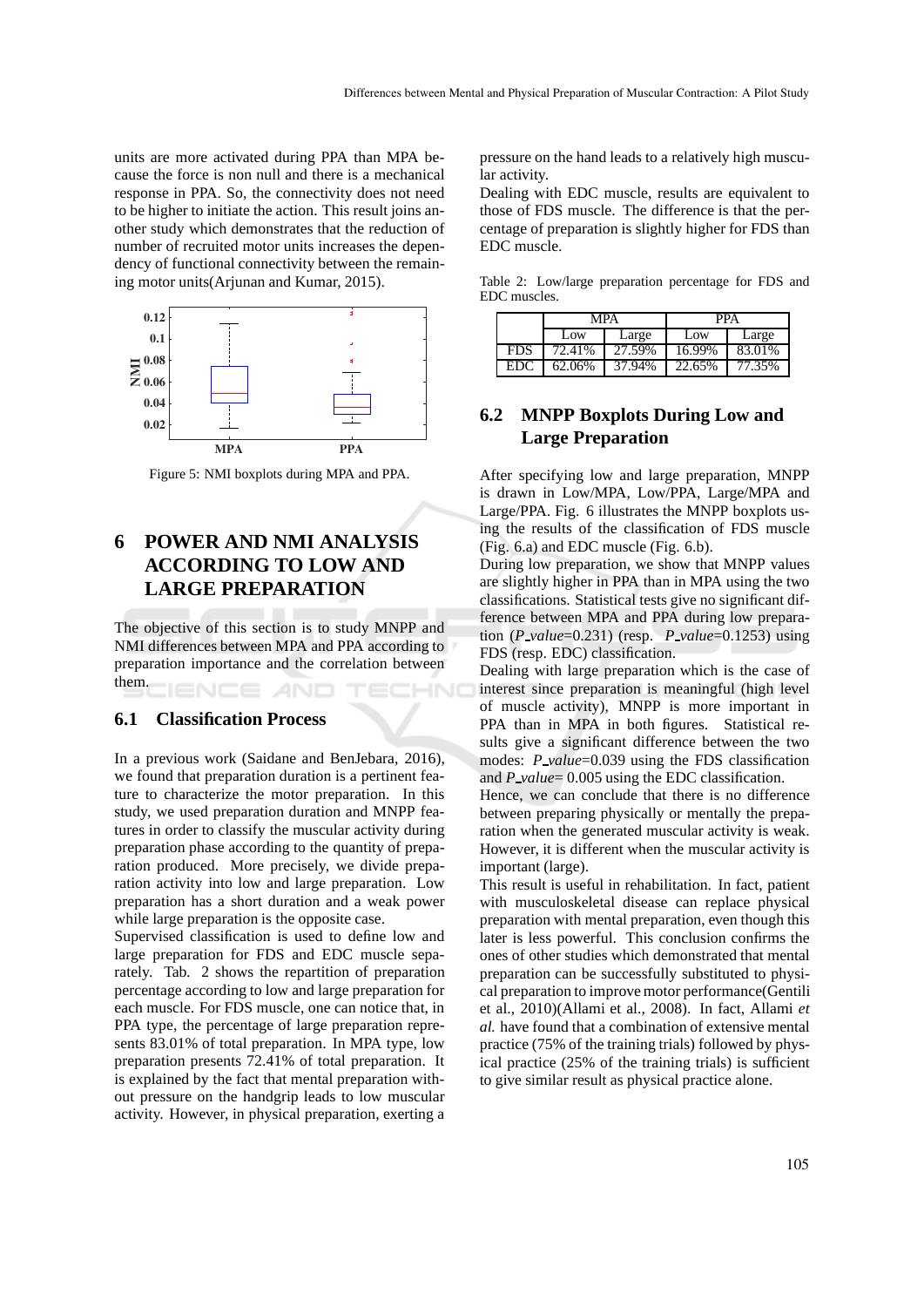

Figure 6: MNPP boxplots using FDS classification (a), EDC classification (b).

## **6.3 NMI boxplots During Low and Large Preparation**

Fig. 7 illustrates NMI boxplots of low/MPA, low/PPA, large/MPA and large/PPA. The two cases are also given according to the used classification. Fig. 7.a (resp. Fig. 7.b) uses the classification of FDS (resp. EDC) preparation activity into low and large. During low preparation, one can notice that NMI is higher in MPA than in PPA. It confirms the results analyzing overall MPA and PPA. Statistical results show a significant difference between MPA and PPA using the FDS classification (*P value*=0.036). However, there is no difference between the two modes using the EDC classification (*P value*=0.249). During large preparation, there is no significant difference between two types of preparation (*P\_value*=0.4) using the FDS classification while NMI is a discriminant feature between MPA and PPA (*P\_value*=0.027) using the EDC classification.

#### **6.4 Correlation between NMI and MNPP during MPA and PPA**

In this subsection, we aim to study the degree of ressemblance between the two features selected to study the preparation stage. To this end, we used the pearson's correlation coefficient *r* between NMI and MNPP. Its mathematical expression is as follows (Benesty et al., 2009):

$$
r(NMI, MNPP) = \frac{Cov(NMI, MNPP)}{\sigma_{NMI}\sigma_{MNPP}},\qquad(5)
$$



Figure 7: NMI boxplots using (a): FDS classification, (b): EDC classification.

where *Cov* is the covariance between NMI and MNPP. σ*MNPP* and σ*NMI* are the standard deviation of NMI and MNPP respectively. Tab. 3 shows the pearson's correlation coefficient *r* between NMI and MNPP in case of large preparation only. In fact data leading to low preparation are discarded because of the insignificance of preparation. From this table, we show a very low correlation between the NMI and MNPP for EDC muscle in both MPA and PPA. So, these two features are independent and complementary for analyzing the preparation. In fact, the power of preparation seems to not depend on the functional connectivity since EDC muscle permits to hold the hand, whatever the method of preparation and whatever the degree of connectivity between muscle. Dealing with FDS muscle, results show a moderate correlation in both cases of mental and physical preparation. It means that the two features share a common information. Moreover, this correlation is positive which means that when connectivity increases, the mean power of preparation increases too.

Table 3: correlation coefficients between NMI and MNPP.

|            | Large<br>MPA | Large<br>PPA |
|------------|--------------|--------------|
| <b>FDS</b> | 0.4183       | 0.5555       |
| EDC        | $-0.0885$    | 0.1787       |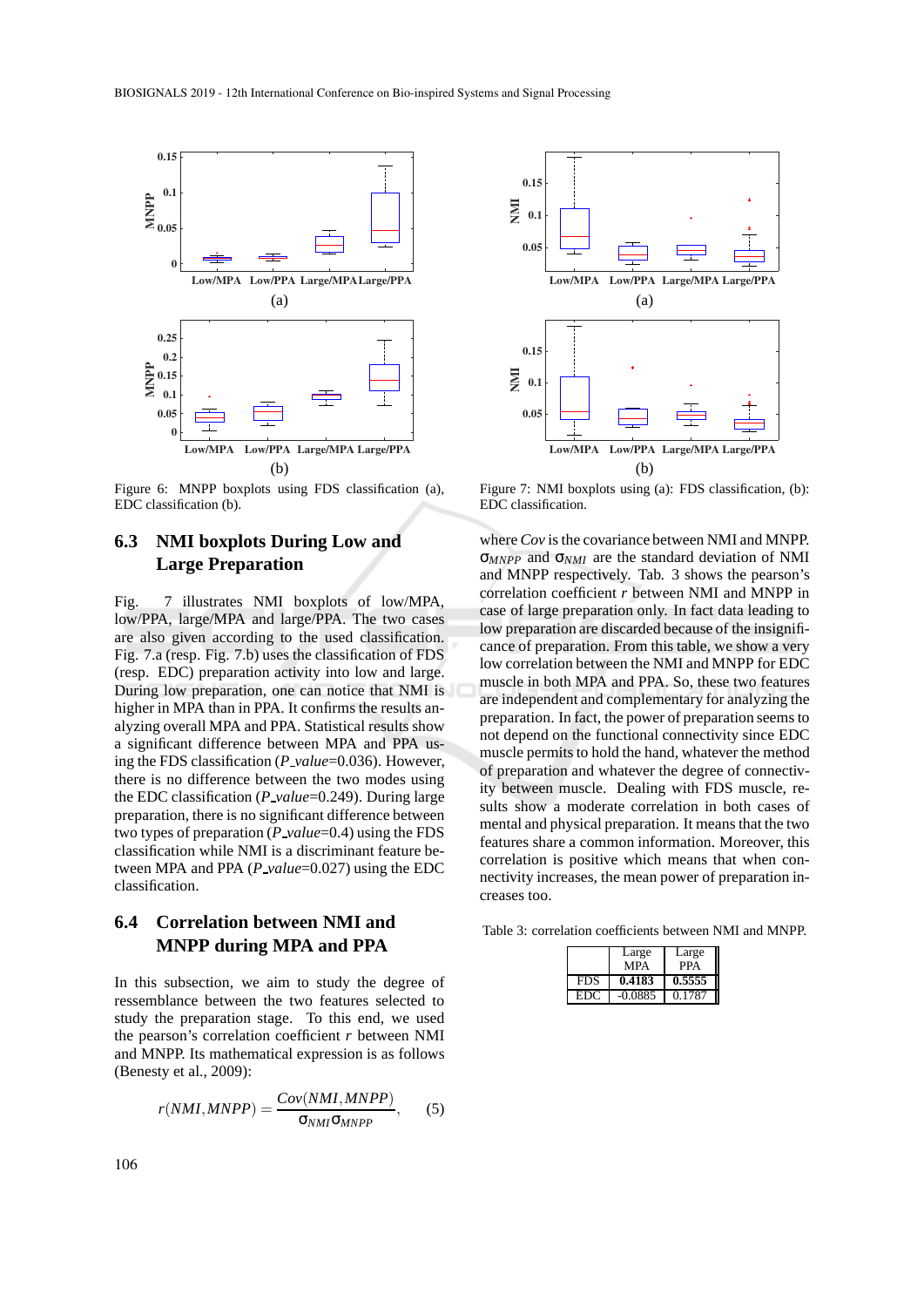#### **7 CONCLUSION**

This work deals with the mean power and the functional connectivity between FDS and EDC muscles as features to differentiate between mental and physical preparation. Results showed that the increase of functional connectivity of flexor/extensor muscles depends on the mode of preparation. Mental preparation is characterized by an important connectivity and a weak power of muscular activity while physical preparation is characterized by an important power of muscular activity with low connectivity. Finally, a relatively moderated correlation between the mean power and the functional connectivity is observed during large preparation in physical and mental preparation.

#### **REFERENCES**

- Allami, N., Paulignan, Y., Brovelli, A., and Boussaoud, D. (2008). Visuo-motor learning with combination of different rates of motor imagery and physical practice. *Experimental Brain Research*, 184(1):105–113.
- Arjunan, S. and Kumar, D. (2015). Effect of age on changes in motor units functional connectivity. In *37th Annual International Conference of the IEEE Engineering in Medicine and Biology Society (EMBC)*, pages 2900– 2903.
- Bell, R., Cox, K., and Finch, W. (2010). Pre-putt routines and putt outcomes of collegiate golfers. *Journal of Sport Behavior*, 33(3):239.
- Ben Jebara, S. (2015). Extraction of some relevant instants from emg signal. In *Proceedings of the 3rd International Congress on Sport Sciences Research and Technology Support - Volume 1: icSPORTS,*, pages 37–40. INSTICC, SciTePress.
- Benesty, J., Chen, J., Huang, Y., and Cohen, I. (2009). Pearson correlation coefficient. In *Noise reduction in speech processing*, pages 1–4. Springer.
- Caspersen, C., Powell, K., and Christenson, G. (1985). Physical activity, exercise, and physical fitness: definitions and distinctions for health-related research. *Public health reports*, 100(2):126–131.
- De Luca, C. (1997). The use of surface electromyography in biomechanics. *Journal of applied biomechanics*, 13(2):135–163.
- Driskell, J., Copper, C., and Moran, A. (1994). Does mental practice enhance performance? *Journal of applied psychology*, 79(4):481–492.
- Gentili, R., Han, C., Schweighofer, N., and Papaxanthis, C. (2010). Motor learning without doing: trial-bytrial improvement in motor performance during mental training. *Journal of neurophysiology*, 104(2):774– 783.
- Henry, F. and Rogers, D. (1960). Increased response latency for complicated movements and a "memory drum"

theory of neuromotor reaction. *Research Quarterly. American Association for Health, Physical Education and Recreation*, 31(3):448–458.

- Jackson, R. and Baker, J. (2001). Routines, rituals, and rugby: Case study of a world class goal kicker. *The Sport Psychologist*, 15(1):48–65.
- Johansen, T., Samani, A., Antle, D., Côté, J., and Madeleine, P. (2013). Gender effects on the coordination of subdivisions of the trapezius muscle during a repetitive box-folding task. *European journal of applied physiology*, 113(1):175–182.
- Kawczyński, A., Samani, A., Mroczek, D., Chmura, P., Błach, W., Migasiewicz, J., Klich, S., Chmura, J., and Madeleine, P. (2015). Functional connectivity between core and shoulder muscles increases during isometric endurance contractions in judo competitors. *European journal of applied physiology*, 115(6):1351–1358.
- Lidor, R. and Mayan, Z. (2005). Can beginning learners benefit from pre-performance routines when serving in volleyball? *The Sport Psychologist*, 19(4):343–363.
- Lonsdale, C. and Tam, J. (2008). On the temporal and behavioural consistency of pre-performance routines: An intra-individual analysis of elite basketball players' free throw shooting accuracy. *Journal of sports sciences*, 26(3):259–266.
- Madeleine, P., Samani, A., Binderup, A., and Stensdotter, A. (2011). Changes in the spatio-temporal organization of the trapezius muscle activity in response to eccentric contractions. *Scandinavian journal of medicine & science in sports*, 21(2):277–286.
- Malouin, F., Richards, C., Durand, A., and Doyon, J. (2009). Added value of mental practice combined with a small amount of physical practice on the relearning of rising and sitting post-stroke: a pilot study. *Journal of Neurologic Physical Therapy*, 33(4):195– 202.
- Marlow, C., Bull, S., Heath, B., and Shambrook, C. (1998). The use of a single case design to investigate the effect of a pre-performance routine on the water polo penalty shot. *Journal of Science and Medicine in Sport*, 1(3):143–155.
- Saidane, Y. and BenJebara, S. (2016). Features selection for analyzing the effect of preparation instruction on forearm muscles during pre-motor activity. In *24th European Signal Processing Conference (EUSIPCO)*, pages 1443–1447. IEEE.
- Saidane, Y. and BenJebara, S. (2017). The effect of the preparation instruction on the functional connectivity between forearm muscles during movement's initiation. In *39th Annual International Conference of the IEEE Engineering in Medicine and Biology Society (EMBC)*, pages 386–389. IEEE.
- Tabar, Z. K., Joslin, C., Lamontagne, M., and Mantovani, G. (2017). Identification of femoral-acetabular symptoms using semg signals during dynamic contraction. In *Proceedings of the 10th International Joint Conference on Biomedical Engineering Systems and Technologies - Volume 4: BIOSIGNALS, (BIOSTEC 2017)*, pages 214–222. INSTICC, SciTePress.